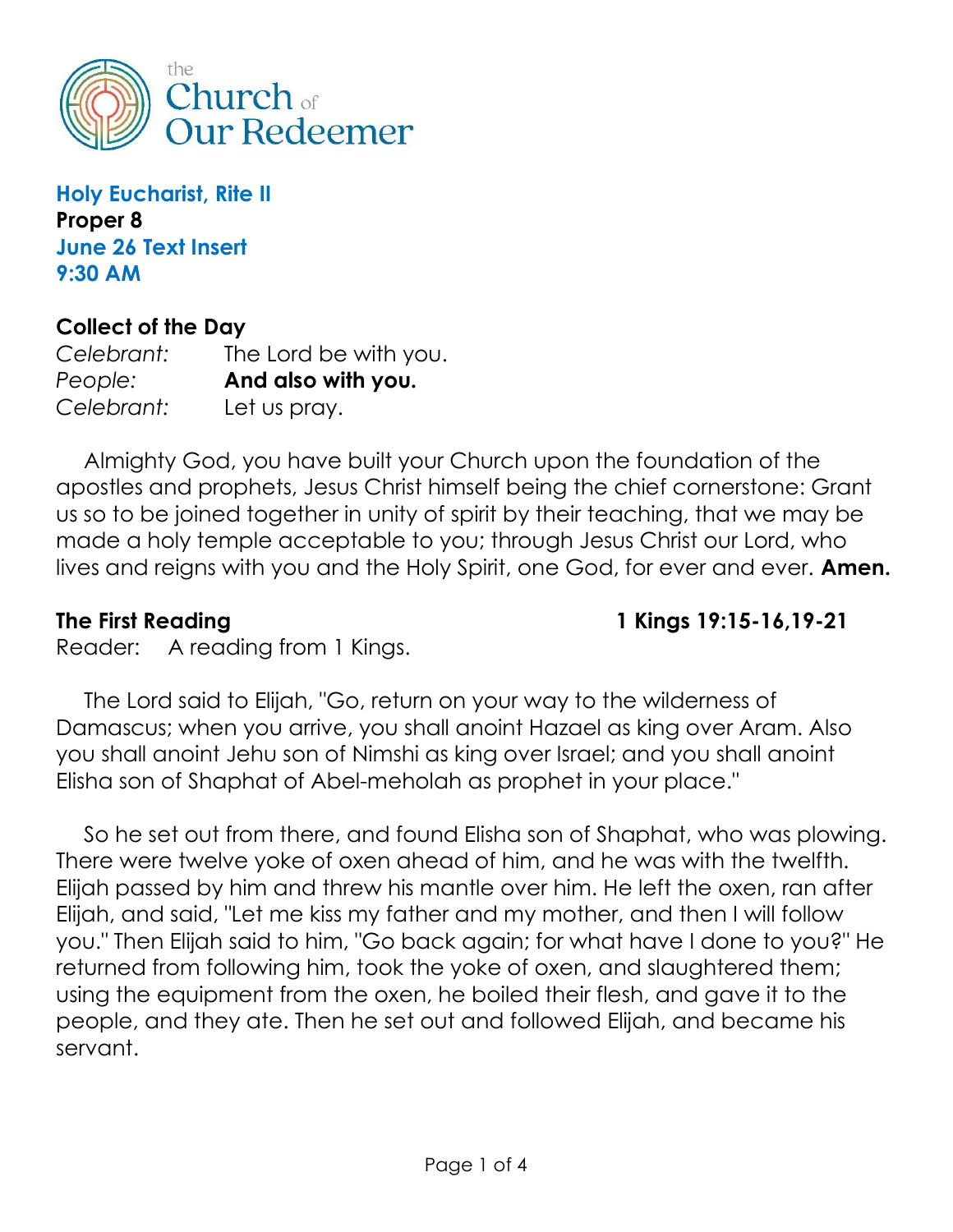Reader: The Word of the Lord. People: Thanks be to God.

# Psalm 16

Please pray the Psalm responsively by whole verse.

1 Protect me, O God, for I take refuge in you; \* I have said to the Lord, "You are my Lord, my good above all other."

- 2 All my delight is upon the godly that are in the land, \* upon those who are noble among the people.
- 3 But those who run after other gods \* shall have their troubles multiplied.

## 4 Their libations of blood I will not offer, \* nor take the names of their gods upon my lips.

- 5 O Lord, you are my portion and my cup; \* it is you who uphold my lot.
- 6 My boundaries enclose a pleasant land; \* indeed, I have a goodly heritage.
- 7 I will bless the Lord who gives me counsel; \* my heart teaches me, night after night.
- 8 I have set the Lord always before me; \* because he is at my right hand I shall not fall.
- 9 My heart, therefore, is glad, and my spirit rejoices; \* my body also shall rest in hope.

## 10 For you will not abandon me to the grave, \* nor let your holy one see the Pit.

11 You will show me the path of life; \* in your presence there is fullness of joy, and in your right hand are pleasures for evermore.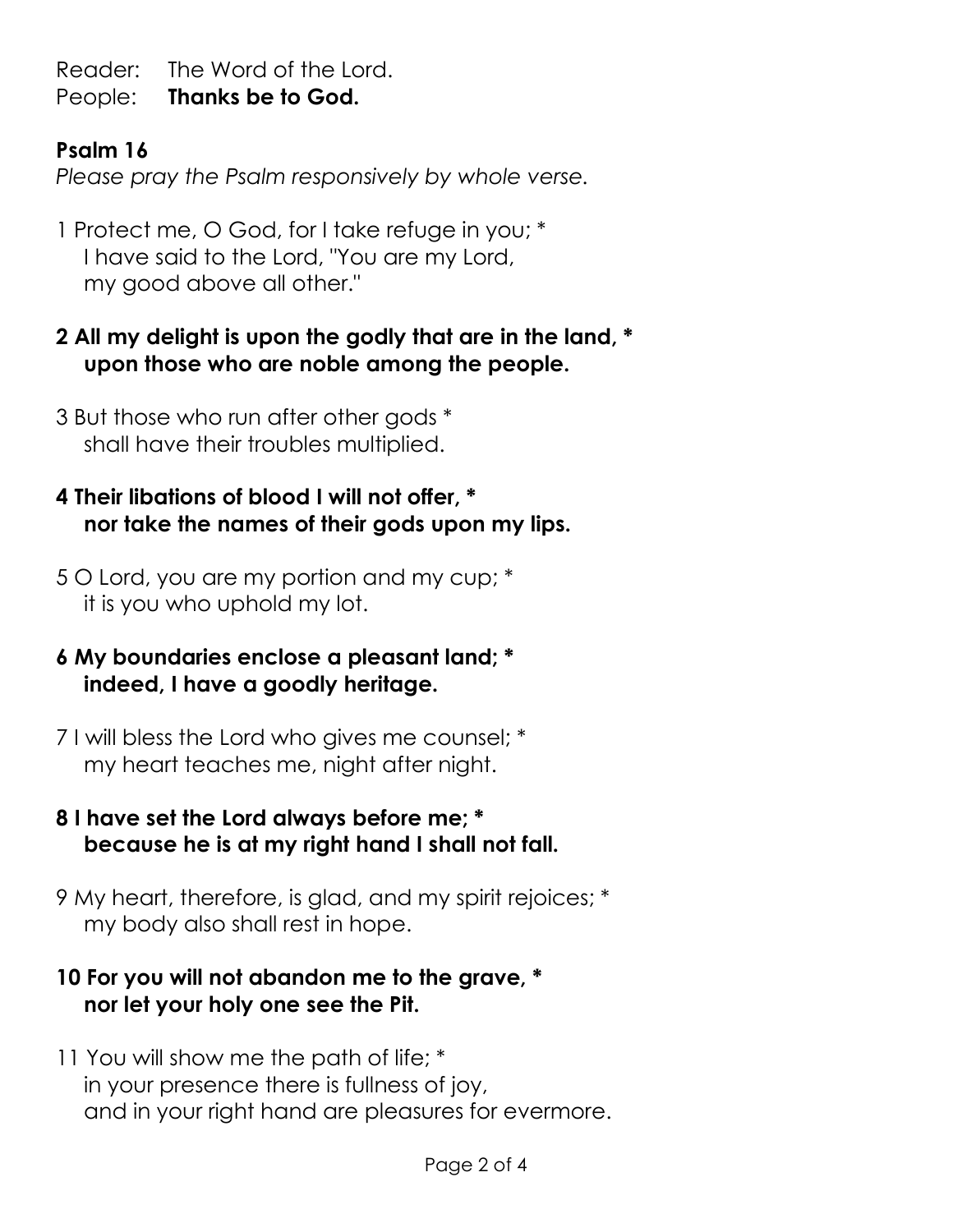### The Second Reading The Second Reading

Reader: A reading from the Letter to the Galatians.

 For freedom Christ has set us free. Stand firm, therefore, and do not submit again to a yoke of slavery.

 For you were called to freedom, brothers and sisters; only do not use your freedom as an opportunity for self-indulgence, but through love become slaves to one another. For the whole law is summed up in a single commandment, "You shall love your neighbor as yourself." If, however, you bite and devour one another, take care that you are not consumed by one another.

 Live by the Spirit, I say, and do not gratify the desires of the flesh. For what the flesh desires is opposed to the Spirit, and what the Spirit desires is opposed to the flesh; for these are opposed to each other, to prevent you from doing what you want. But if you are led by the Spirit, you are not subject to the law. Now the works of the flesh are obvious: fornication, impurity, licentiousness, idolatry, sorcery, enmities, strife, jealousy, anger, quarrels, dissensions, factions, envy, drunkenness, carousing, and things like these. I am warning you, as I warned you before: those who do such things will not inherit the kingdom of God.

 By contrast, the fruit of the Spirit is love, joy, peace, patience, kindness, generosity, faithfulness, gentleness, and self-control. There is no law against such things. And those who belong to Christ Jesus have crucified the flesh with its passions and desires. If we live by the Spirit, let us also be guided by the Spirit.

Reader: The Word of the Lord.

People: Thanks be to God.

#### Holy Gospel **Luke 9:51-62**

Gospeller: The Holy Gospel of Our Lord Jesus Christ according to St. Luke. People: Glory to you, Lord Christ.

 When the days drew near for Jesus to be taken up, he set his face to go to Jerusalem. And he sent messengers ahead of him. On their way they entered a village of the Samaritans to make ready for him; but they did not receive him, because his face was set toward Jerusalem. When his disciples James and John saw it, they said, "Lord, do you want us to command fire to come down